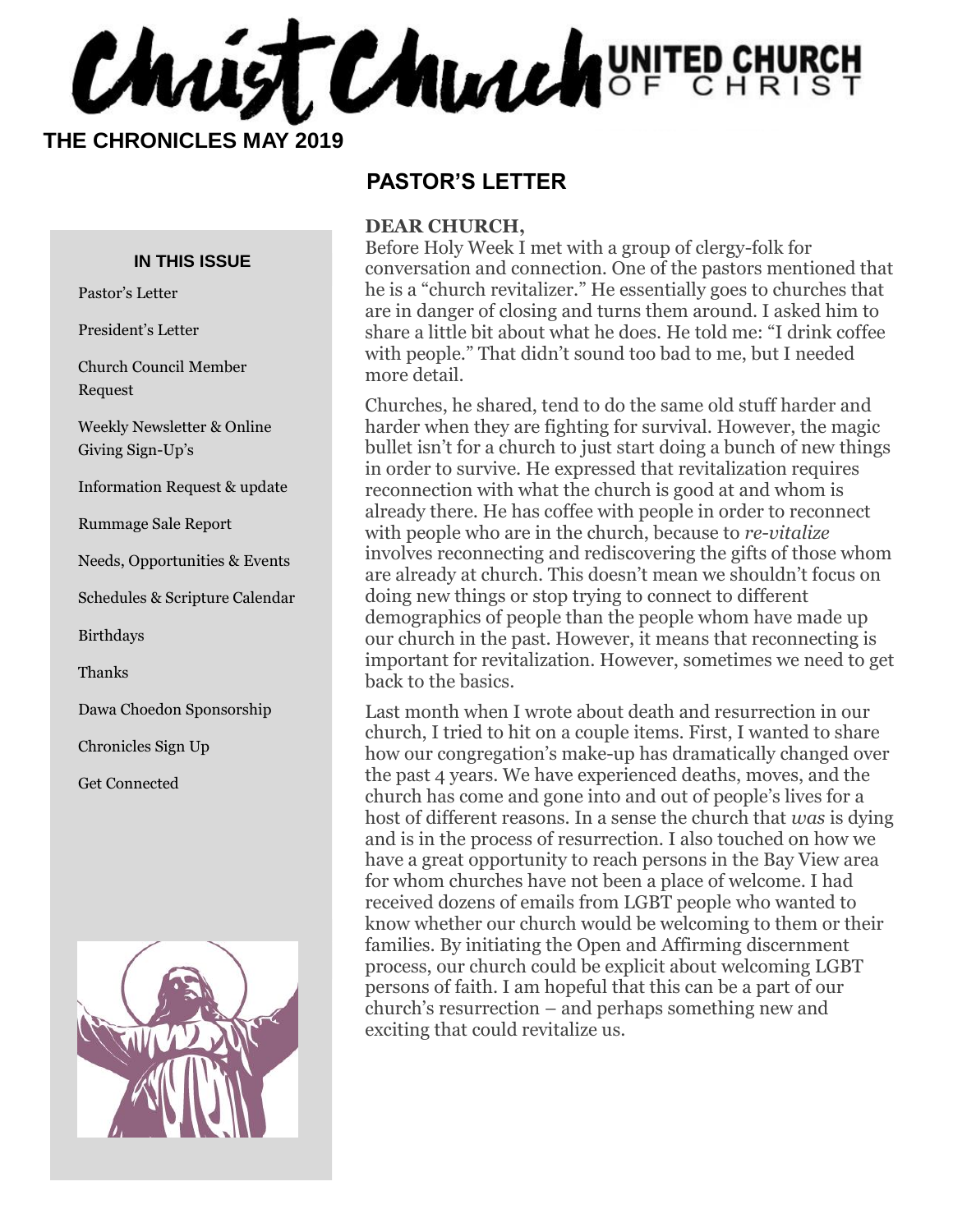I received a number of emotional responses to my article, because some folks believed I had written off, given up, or forgotten about persons whom were no longer present or estranged from our congregation. They were hurt. Part of the resurrection story of our church could have to deal with this.

I would like to take a page from my clergy friend who told me he drinks coffee to reconnect with people. Our church is in the dying process but it is in the resurrection process as well. We do need to revision whom our church welcomes and who we are – but we (all of us in leadership) also need to work on the vital connections between those of you whom are a part of the church already. With this being said, I would like to connect or reconnect with *you.* How can we do this? If you would like a visit from me, whether for counseling, a chat, or to simply be heard, please let me know. Call the office or send me an email ( $\mathbf{pastor@ucemke.org}$ ). If you have an issue and you want to talk to me about it, please talk to me (507-951-2856). Before you get hurt and feel forgotten, please tell me.

Sometimes in churches we don't communicate in the healthiest ways, so I would like to tell you some great ways of cleaning up bad communication habits for all of our sakes. These come from the Alban Institute. 1. If you need to talk, speak directly to the person or committee with whom you have a concern. 2. Refuse to carry a message from one person or group to another. 3. If two people talk with you about each other, offer to meet with both of them together or to find them a mediator. 4. If a person complains to you about someone else but refuses to directly talk with the person to resolve the problem, ask him or her to stop talking to you or others about it. 5. Reduce venting by first listening and then asking what action the person will undertake to resolve the problem. 6. Refuse to take nonspecific or anonymous feedback seriously.

I do believe cleaning up our communication will help us in our process of connecting and reconnecting with one another (me connecting or reconnecting to you, and you connecting to others as well!). We all have a role to play in our church's resurrection process. This is the season of resurrection. We all know that dying hurts. However, the empty tomb on Easter Sunday reminded us that death is not the end. Christ is risen.

With gratitude for you, Pastor Dan  $780-$ 

#### **PRESIDENT'S LETTER**

I can't tell you how many times I've been inspired to do something and then, for one reason or another, I have lost that spark, and never done what I was inspired to do. It can be something as simple as meaning to send a card to a person who is ill or shut in or it may be as important as starting a different vocation or returning to school.

The majority of times what stopped me from even attempting to do what I was inspired to do was my own self defeating thoughts. "I'm not good enough", "I'm not smart enough", "it'll never work anyway". These are usually the reasons I give myself for not even trying. When I have been able to generate enough inward drive to do the things I'm inspired to do the results have always been positive and have almost always turned out way better than I expected. That track record has given me more energy, inspiration, and understanding of my own feelings as well as being able to understand other's feelings.

Realizing that we are our own worst critics and it's usually much easier to forgive anyone else rather than ourselves, I offer you the thought that today is the life we have and now is the time to act. Whenever we are motivated we should follow through. Whenever we are called we should answer. I would not tell you something that I didn't know to be true, at least in my life. Whether we are at church, home, work, shopping, or anywhere when you are called, answer. When you are motivated, follow through.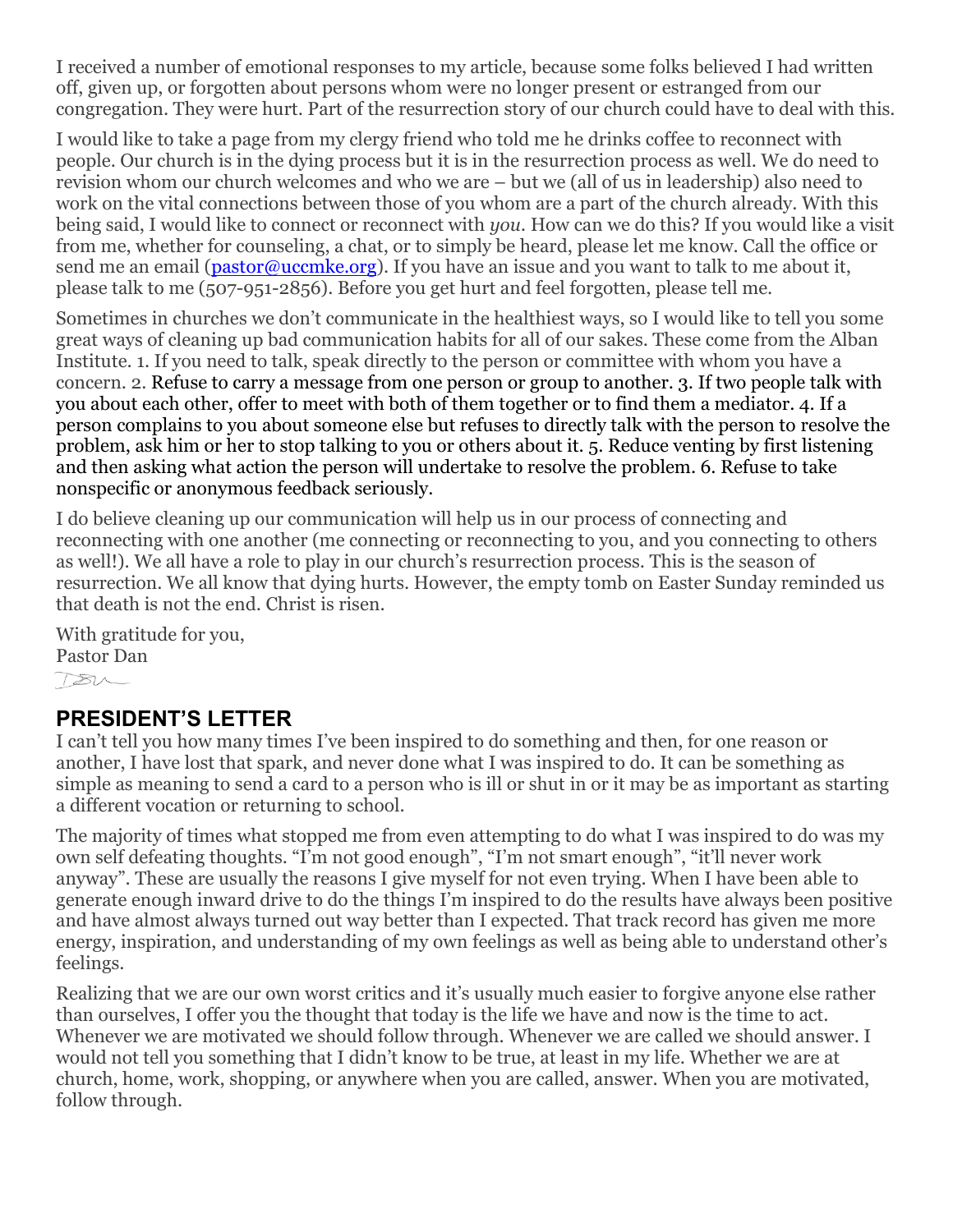You may very well be the person called by God inside you to act as His representative right then and there. We believe that God is ever present and everywhere. Could that be because His created tools (us) are everywhere where help is needed?

Even though I judge time by seasons every day is a unique time period. The only thing that holds us back from yesterday is either our guilt or our inability to forgive. The only thing that hinders our future is our fear of what may.

Enjoy every day's gift that is given to you and don't ignore those inspirations that come to you. They may very well be the thing that will change everything.

#### Dean Kothrade, Council President

## **CHRIST CHURCH COUNCIL MEMBER NEEDED**

We are still looking for 1 more council position to be filled. Please talk to anyone on the council if you are interested in joining. This is an opportunity to use the talents and gifts you were given to shape and guide our church and its ministry outreach.

#### **OPPORTUNITY: ONLINE GIVING**

Online giving is now a possibility! If you're in the pew and you'd like to give something other than



cash or a check, you are encouraged to use your phone to visit [www.uccmke.org](http://www.uccmke.org/) and tap the [donate](https://www.paypal.com/cgi-bin/webscr?cmd=_s-xclick&hosted_button_id=D7W2VTZZBHZNU) button at the bottom. You can pay with an existing PayPal account or with any credit card. It's easy and it saves your information for the next time you visit! Wondering what one of these weird scanny codes in the bulletin is? Give them a scan with a QR reader app on your phone and it will bring up the donation page! Want more information about online giving? See [Pastor Dan](mailto:dan_stark@att.net) or contact the church office at 414-

481-3530. **Please only donate with a credit card using a Pay Pal account so** 

#### **the church doesn't incur costly fees**. **OPPORTUNITY: WEEKLY NEWSLETTER**

If you're interested in receiving the *Christ Church Weekly*, contact the [Church Administrator](mailto:christ-church@att.net) (office@uccmke.org) to be added to the list (414-481-3530). Sign up sheets are also available at the information racks at the church entrances, then just drop it in the collection plate.

## **INFORMATION REQUEST: GRADUATION ANNOUNCEMENTS**

Please contact the church office with the name of your family member, where they are graduating from, if they will continue their education and where or if they are earning a degree, what area it is in and what they will be pursuing after graduation. We would like to post this exciting news in our upcoming bulletins and newsletters. You can do this via church email: office@uccmke.org, phone: 414-481-3530, mail: 915 E Oklahoma Ave. Milw. 53207 or the black mailbox outside of the church office. Thank You!

# **2019 CHRIST CHURCH RUMMAGE SALE A SUCCESS**

Thanks to our Christ Church community and beyond our rummage sale held on April  $5<sup>th</sup>$  &  $6<sup>th</sup>$ brought in \$3,000.00 and after expenses we had proceeds of \$2,900.00 which went into our General Fund!

Thank you to everyone who helped with our Rummage sale by donating monetarily, rummage items, food/bakery to sell, sorting, setting up, working and cleaning up at the rummage sale. Also, thanks to all of you who spread the word and came and shopped. Special thanks to Katelyn O'Brien, Randene Wick, Judy Borkowicz, Andy Oren and Paul & Doris Mayeshiba who spent endless hours helping to sort, set up and/or cleanup for the rummage sale.

We would also like to acknowledge and thank Michele and Jerry from Diva/Divo who not only donated a tremendous amount of clothing and miscellaneous items for our rummage sale but brought it all down themselves from the 3<sup>rd</sup> floor!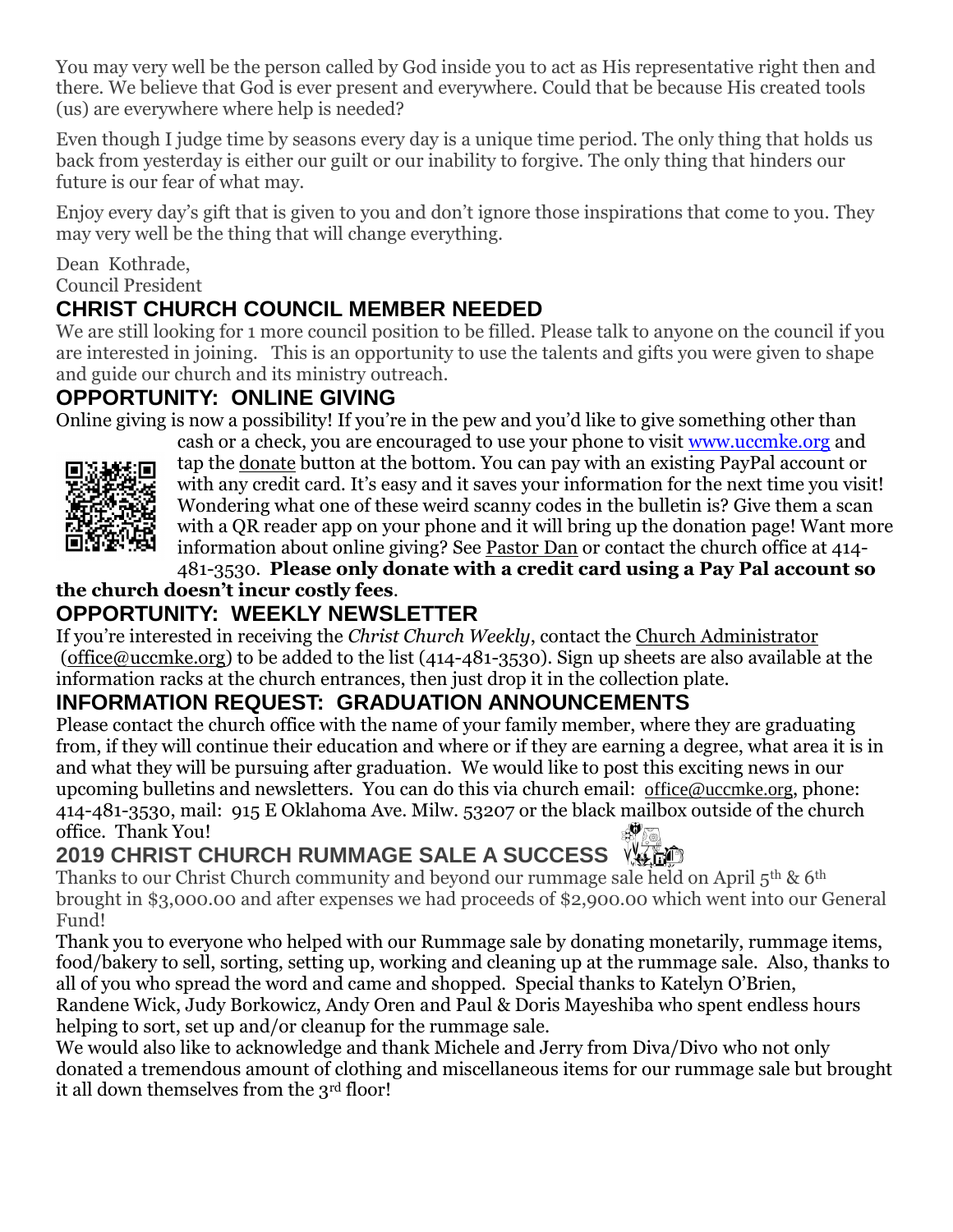# **NEED: BVCC FOOD & INFANT FORMULA MONTHLY DRIVE SUNDAY MAY 5TH**

Requested items: Canned proteins such as: • Canned Soups (both cream and broth) • Peanut Butter • Jelly • Canned Vegetables • Canned Fruits & Juices • Cereal • Mac and Cheese • Canned Tuna

# **NEED: LARRY UNDER THE BRIDGE (LUTB)**

\*Hand Warmers \*Hand Sanitizer \*Tarps \*1-2 person Tents

#### Donations for LUTB can be **dropped off at Tippecanoe Presbyterian Church**

**(125 W. Saveland Ave.)** door closest to 1st Street. (Tippe's staff are in and out of that door all day long so someone will bring them in.) They will also accept monetary donations.

Thanks! The Social Concerns Committee

## **OPPORTUNITY: ASLC SUMMER CAMP FOR SCHOOL AGE CHILDREN AT TIPPE**

Please refer to the information racks for flyers, sign up forms & scholarship information.

# **OPPORTUNITY: FERMENTING THE FAITH STARTING UP IN MAY**

# **Wednesday May 22, 6:30 PM. Humboldt Park Beer Garden**

**Time, Date, Place**: Fourth Wednesday of the month (May – Sept.) Humboldt Park Beer Garden, starting May 22th at 6:30 PM- 9:00 PM. Humboldt Park Beer Garden: all cash (ATM is available). Rain or Shine (pavilion available in case of inclement weather).

**May Discussion Leader**: **Old Testament scholar, Rev. Dan Stark**. Other leaders this summer include Bill Borchardt, Dan Kothrade, Jill Unglaub and Andy Oren.

Gather on 4th Wednesdays each month, May – Sept.

**Topics**: May include current events, social issues, or just play old God talk. More info to come! Jim Wick, [jameswick73@gmail.com,](mailto:jameswick73@gmail.com) Phone: 414-614-2612

# **OPPORTUNITY: VOLUNTEER FOR 2019 UCC GENERAL SYNOD**

The Wisconsin Conference will be hosting the 32nd General Synod of the UCC in Milwaukee June 21- 25, 2019. Approximately 300-400 volunteers will be needed throughout the 5 days of the General Synod next June. Volunteer opportunities are: Hospitality, Childcare & Children's Ministry, Mission, Word Processing and Tech, Worship, Outdoor Festival and More!

Read more at WCUCC.org/synodvolunteer. Use the link there for volunteer registration.

# **OPPORTUNITY: CHRIST CHURCH BOOK CLUB**

Inviting all Christ Church members and their friends to our next book club meeting. We have fellowship time as well as thought provoking discussions about our book. We will be meeting on Sunday October 6th and discussing Angels Among Us by Wanda Rosseland. Books can be obtained at the library, Amazon, Ebay or your local bookstore. Hope you can join us! If you have any questions ask Carol Borchardt, Carol Dohoney, Debbie Hansen or Mary Ann Mowery

# **SCHEDULE FOR UPCOMING MEETINGS & EVENTS IN MAY**

May 2: Announcement submissions by 10:00am, Choir & AA meeting 7:00pm

May 4: Confirmation Student Outing 10:00am

May 5: BVCC Food & Infant Pantry Drive/Collection, Choir 8:15am, Adult Ed. 8:30am, Worship with Communion & Sunday School 9:30am, Coffee Hour 10:30am

- May 7: New Office Copier Delivery 9:00am
- May 8: Praise Team 7:00pm

May 9: Weekly announcement submissions by 10:00am, Choir & AA 7:00pm

May 11: Crochet Class 10:00am, Pastor Dan officiating offsite wedding

May 12: Happy Mother's Day! Adult Ed. 8:15am, Worship & Sunday School 9:30am, Coffee Hour 10:30am

May 13: Property Committee meeting 7:00pm

May 14: Staff Meeting & Quilters 10:00am, Purple Heart Pick up

May 15: Praise Team 7:00pm

May 16: Weekly announcement submissions by 10:00am, Choir & AA 7:00pm





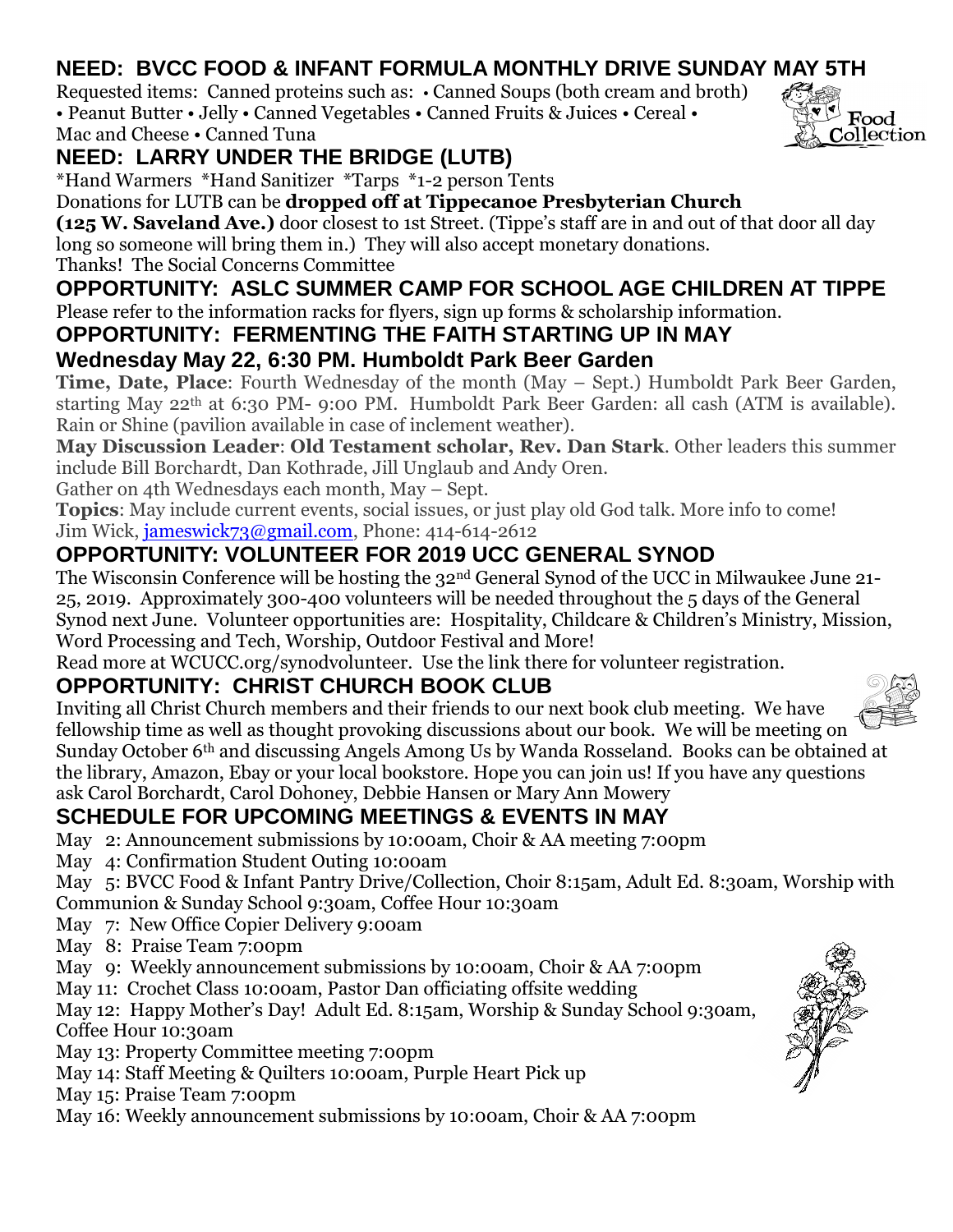May 17: June Chronicles Newsletter Submissions by 10:00am, Robb/Bartman Wedding Rehearsal-Dinner TBD

May 18: Robb/Bartman Wedding 3:00pm

May 19: Praise Team 8:15am, Adult Ed. 8:30am, Worship with Communion & Sunday School 9:30am, Coffee Hour 10:30am

May 21: Council Meeting 6:30pm

May 23: Weekly announcement submissions by 10:00am, Choir & AA 7:00pm

May 25: Crochet Class 10:00am

May 26: Adult Ed. 8:30am, Worship & Sunday School 9:30am, Coffee Hour 10:30am

May 27: Memorial Day!

May 28-June 2: Pastor Dan at Military Duty in Grand Forks

May 30: Ascension Day! Weekly Announcement Submissions by 10:00am, Choir & AA meeting 7:00pm

#### **SAVE THE DATE**

JUNE: Summer office hours begin- Tuesdays thru Thursdays 8:00am-1:00pm

June 2: Sunday School Children's picnic. Last day of Sunday School

June 7, 14, 20,27: DI (Divine Intervention) SOS (Sharing our Suppers) held at Christ Church 5:30pm-7:00pm in our fellowship hall

June 9: Last day of Sunday morning Adult Ed.

June 9-August 2: Youthworks youth volunteers camp in our fellowship hall intermittently. Schedule tba. June 16: Father's Day!

### **CHOIR SCHEDULE**

| <b>Sunday</b><br>Rehearsal<br>and<br><b>Service</b> | 5/5<br>8:15am | 6/2<br>8:15am  |                |  |
|-----------------------------------------------------|---------------|----------------|----------------|--|
| <b>Rehearsals</b>                                   | 5/2<br>7:00pm | 5/23<br>7:00pm | 5/30<br>7:00pm |  |

# **PRAISE TEAM SCHEDULE**

| 5/8<br>$7:00$ pm | 5/15<br>$7:00$ pm |
|------------------|-------------------|
|                  | $5/19$<br>8:15am  |



#### **GREETER SCHEDULE**

| <b>Oklahoma</b><br><b>Street</b> | 5/5<br>Judy Borkowicz  | 5/12<br><b>Judy Borkowicz</b> | 5/19<br>The Mitchell-Perdue<br>Family | 5/26<br>The Tremarello<br>Family |
|----------------------------------|------------------------|-------------------------------|---------------------------------------|----------------------------------|
| Lenox                            | 5/5                    | 5/12                          | 5/19                                  | 5/26                             |
| <b>Street</b>                    | <b>Chuck Terlinden</b> | Don Antoniewicz               | The Berger Family                     | The Ziemans                      |

# **LENOX STREET PARKING HELPER SCHEDULE**

| $\frac{5}{5}$ | 5/12            | .5/19        | 5/26            |
|---------------|-----------------|--------------|-----------------|
| The Wicks     | Don Antoniewicz | The Pisareks | Chuck Terlinden |
|               |                 |              |                 |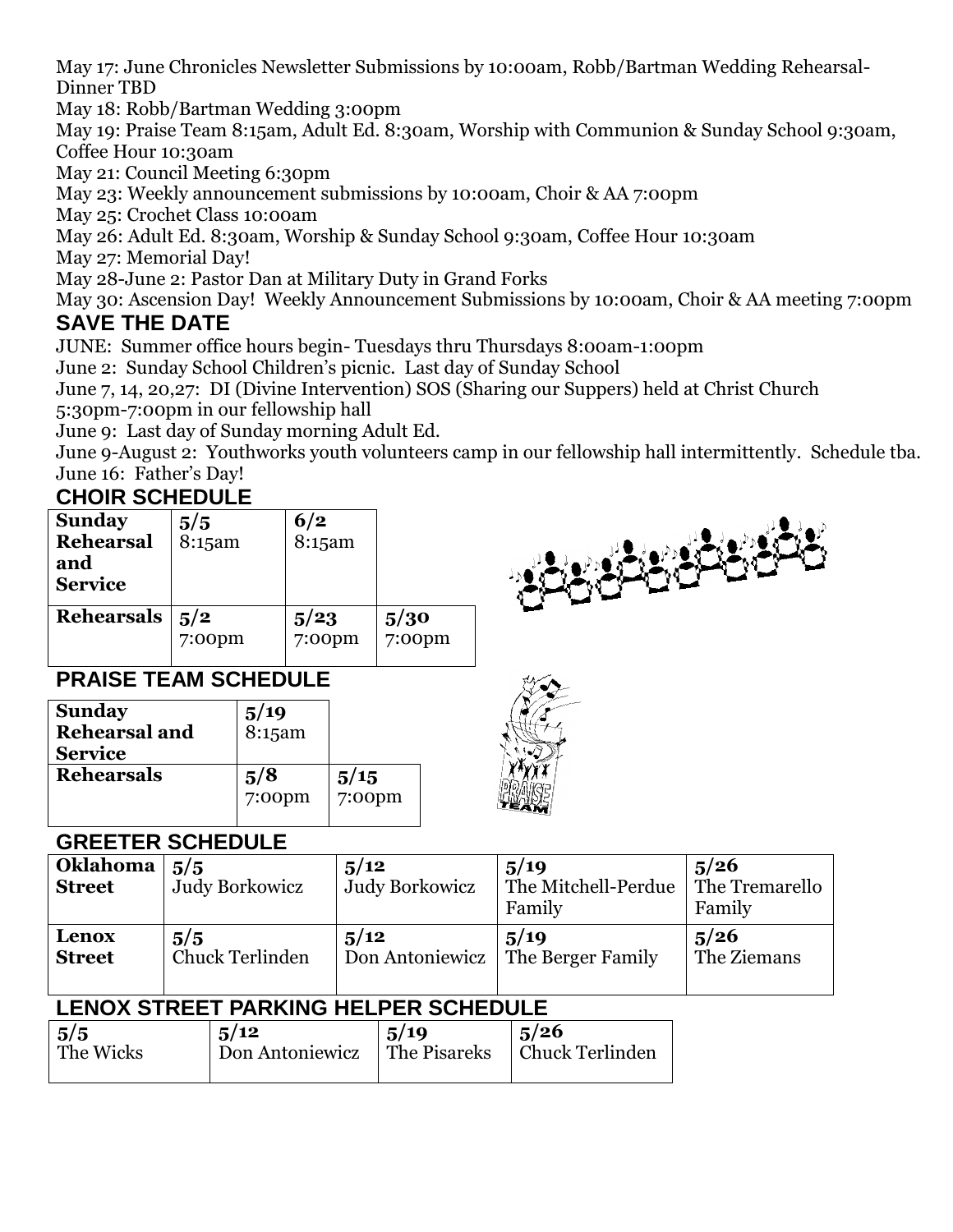# **COFFEE HOUR VOLUNTEERS SCHEDULE**

| $\frac{5}{5}$ | $\frac{1}{3}$ /12                                                  | 5/19 | $\frac{1}{2}$ 5/26 |
|---------------|--------------------------------------------------------------------|------|--------------------|
|               | The Volzs   Volunteer Needed   Volunteer Needed   Volunteer Needed |      |                    |



## **USHER SCHEDULE**

| $5/5$<br>  Bill Borchardt | 5/12             | 5/19                   | 5/26              |
|---------------------------|------------------|------------------------|-------------------|
|                           | Joan Amich       | <b>Chuck Terlinden</b> | <b>Brad Boyle</b> |
| Tom Dohoney               | Olivia Mayeshiba | Danette Volz           | Cheri Boyle       |
| Carol Dohoney             | Mike Thomae      | Renolle Volz           | Katelyn O'Brien   |
| Julene Flanagan           | David Wareham    | Dave Wareham           | Mike Thomae       |
|                           |                  |                        |                   |

#### **LITURGIST SCHEDULE**

| $\vert 5/5$  | 5/12            | 5/19       | 5/26         |
|--------------|-----------------|------------|--------------|
| Jill Unglaub | Doris Mayeshiba | Dick Gaeth | Randene Wick |
|              |                 |            |              |

#### **WEEKLY SCRIPTURES**

| 5/5  | Acts 9:1-6, $(7-20)$ | Psalm 30 | Revelation 5:11-14    | $John21:1-9$                   |
|------|----------------------|----------|-----------------------|--------------------------------|
| 5/12 | Acts $9:36-43$       | Psalm 23 | Revelation 7:9-17     | John10:22-30                   |
| 5/19 | Acts 11:1-18         | Psalm148 | Revelation 21:1-6     | John13:31-35                   |
| 5/26 | Acts $16:9-15$       | Psalm 67 | Revelation21:10, 22:5 | John14: 23-29 or<br>John 5:1-9 |

# **BIRTHDAYS**

Happy birthday to all these wonderful folks!

| <b>MAY 1</b><br>Tom Albertin<br>Joan Gaeth<br><b>MAY 3</b><br>Patti Roginski<br>MAY <sub>5</sub><br>Colton Zvara<br>MAY <sub>6</sub><br>Judy Faja<br>Kathleen Schroeder<br><b>MAY 7</b><br>Emma Bingheim | <b>MAY 9</b><br><b>Bill Borchardt</b><br>Mary Geraghty<br>William Kroening<br>Leone Krueger<br><b>MAY 11</b><br><b>Betty Budzien</b><br>Michelle Vail<br><b>MAY 18</b><br><b>Stacey Bergeman</b> | <b>MAY 21</b><br>Jean Abler<br>Andrea Blankenberg<br><b>Scott Schmeling</b><br>Debbie Wells<br><b>MAY 23</b><br>Pat Freitag<br><b>MAY 24</b><br><b>Ben Clark</b><br>Sophie Malecki<br><b>MAY 25</b><br>Glenn Budzien | <b>MAY 26</b><br>Larry Savage<br>Marion<br>Schoenfeld<br><b>May 28</b><br>Pam Kothrade<br><b>May 29</b><br>Sandra Wegner<br><b>May 30</b><br>Kirstyn Heino<br>Jacob Heino<br><b>May 31</b><br>Daniel Hansen | <u>sall</u><br>192<br>لكيأ |
|----------------------------------------------------------------------------------------------------------------------------------------------------------------------------------------------------------|--------------------------------------------------------------------------------------------------------------------------------------------------------------------------------------------------|----------------------------------------------------------------------------------------------------------------------------------------------------------------------------------------------------------------------|-------------------------------------------------------------------------------------------------------------------------------------------------------------------------------------------------------------|----------------------------|
|----------------------------------------------------------------------------------------------------------------------------------------------------------------------------------------------------------|--------------------------------------------------------------------------------------------------------------------------------------------------------------------------------------------------|----------------------------------------------------------------------------------------------------------------------------------------------------------------------------------------------------------------------|-------------------------------------------------------------------------------------------------------------------------------------------------------------------------------------------------------------|----------------------------|

## **THANKS**

~Thank you to everyone who helped with our Rummage sale by donating monetarily, rummage items, food/bakery to sell, advertising, shopping, sorting, setting up, working and cleaning up at the rummage sale. Special thanks to Katelyn O'Brien, Randene Wick, Judy Borkowicz, Andy Oren and Paul and Doris Mayeshiba who spent endless hours helping to sort and set up for the rummage sale. We also acknowledge and thank Michele and Jerry from Diva/Divo who not only donated a tremendous amount of clothing to our rummage sale but carried it all down themselves from the 3rd floor!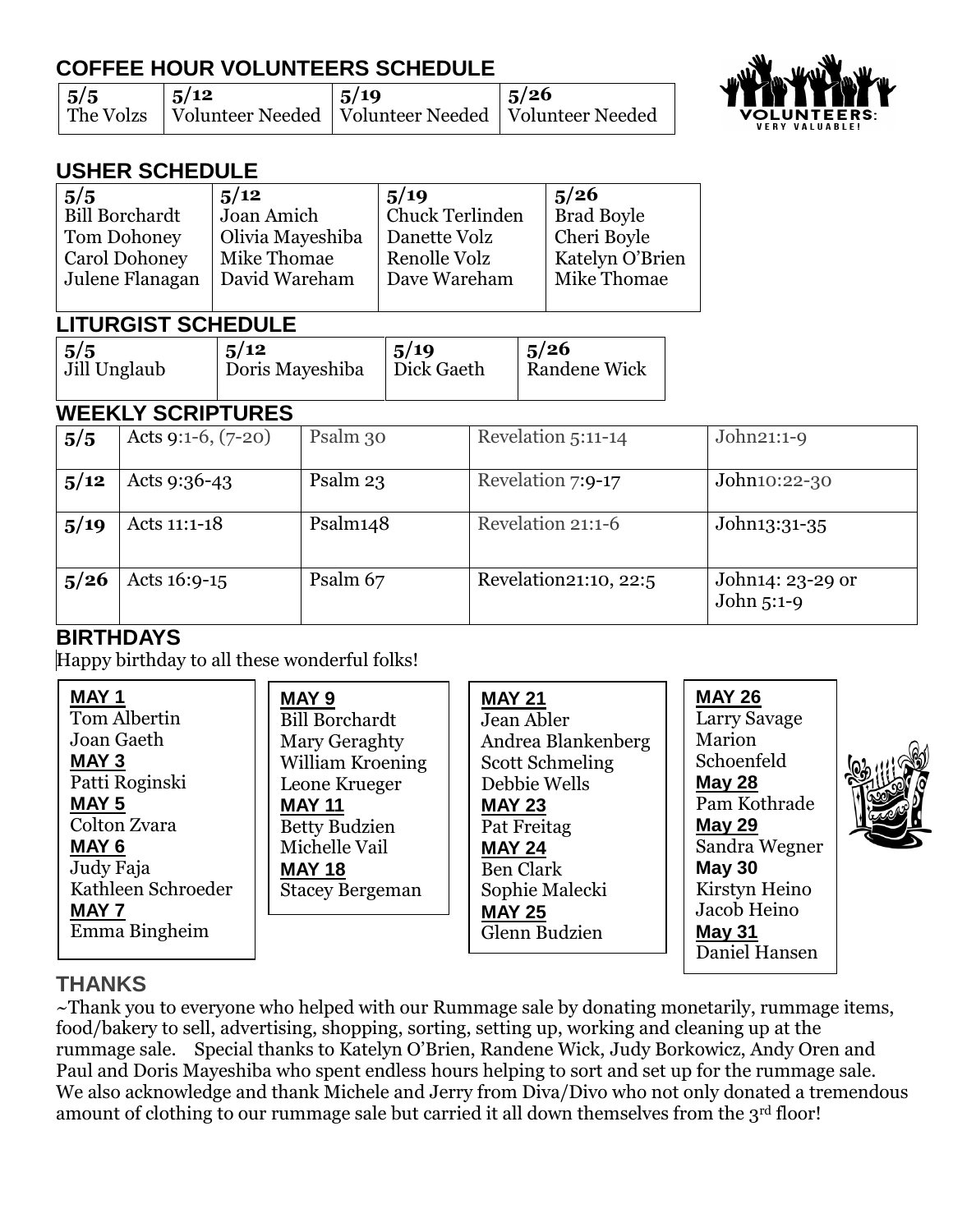~A Thank you was received from Jackie Struck for the Easter basket/gift sent on behalf of the Christ Church congregation by the Social Concerns Committee. "Thank you so very much for the Easter basket of treats and kind greetings. It is so very nice to be remembered in this way. God bless each of you."

~A Thank you was received from Jean Duermeier, a Share and Care member we sent an Easter Basket to. "Please accept my heartfelt thank you for the special Easter Gift. I wish everyone at Christ Church a Happy Easter."

~Many thanks to Bill Borchardt, Randene Wick, Judy Borkowicz and Dean and Mary Ann Mowery for their help with last week's presentations on the sacraments. Jim Wick.

~Thank you to the Christ Church Council for hosting the Easter Breakfast as well as decorating the fellowship hall and tables so beautifully. Everything was delicious and the hall was full of spring!

~Thank you to the Sunday School children & teachers for creating the cute table centerpieces for the Easter Breakfast. They made the tables bright and festive.

~Thank you to Pastor Dan & Office Administrator Debbie for organizing the Easter Egg Hunt for our Sunday School Children. About 20 children had a great time finding, we believe, all 288 eggs!

~Thank you to Carol Behling, Judy Borkowicz and Lynn Schmeling for their help in hiding eggs and overseeing the Easter Egg Hunt.

~A Thank you was received from the USO to Christ Church & Dick Gaeth.

"Thank you Dick for your generous donation to USO Wisconsin. The soda and snacks, valued at \$102.32 will support local military families. Do to your generosity, we have means to help relieve stress on service members and help keep families connections strong, with an average of 75,000 touches annually.

While maintaining centers at the Milwaukee and La Crosse airports, the Milwaukee Military Entrance Processing Station, and multiple centers at Fort McCoy in northwest, Wi, USO WI continues to grow various programs, such as the Bob Hope Legacy Reading Program at deployments, family and holiday celebrations, and military appreciation days at sporting events.

The USO of Wisconsin, Inc., a 501©(3), non-profit organization, has had a continuous presence in Wisconsin since 1941. We are solely supported by the generosity of private citizens and community partners; no funding comes from the military. *Your contributions are essential to our mission.*

Best regards, Josh Sova, Executive Director, USO Wisconsin

 $\sim$ "Thank you so much for your steadfast support of sexual abuse survivors and the Aurora Healing Center. These funds allow us to provide free individuals and group counseling and advocacy to victims of sexual assault. It means so much to us and survivors that groups like Christ Church support and validate the special needs of victims. Again, THANK YOU!!"

Mary Ann Clesceri, Healing Center Director

~Thank you to everyone who contributed to our Shut In Easter basket mission. 14 baskets were delivered and 2 were mailed in early April. A special thanks go out to our Sunday school children for making the Easter cards for the baskets.

~Thanks to Loretta & Roland Senderhauf for a donation for a month of support for Dawa, the child we sponsor thru our coffee hour.

#### **SHARING IN OUR SPONSORSHIP OF DAWA CHOEDON**

Please remember that the Christ Church Council has voted to sponsor a child through "Global Ministries" (Relief organization of UCC & Christian Church-Disciples of Christ). Yes, we are all very excited about our sponsored child, Dawa Choedon.

Dawa is 12 years old and lives in Lhaze Zong in Tibet. Both her father and mother are farmers. She has 2 sisters. Since Dawa's parents are poor they have sent all 3 siblings to the Upper Tibetan Children's Village (TCV) for an education.

**The cost of sponsoring Dawa is \$45/month, or \$11.25/week.** We hope to be able to sponsor her for a year with proceeds from our donut hour offering. We are encouraged to write to Dawa so she will know who is sponsoring her and that she may be able to write back to her "family" in the United States. The address to write to her is:

Dawa Choedon /Tenzin Zeden, Children's Secretary/Tibetan Children's Village Dharamsala Cantt 176216 Distt. Kangra H.P. India